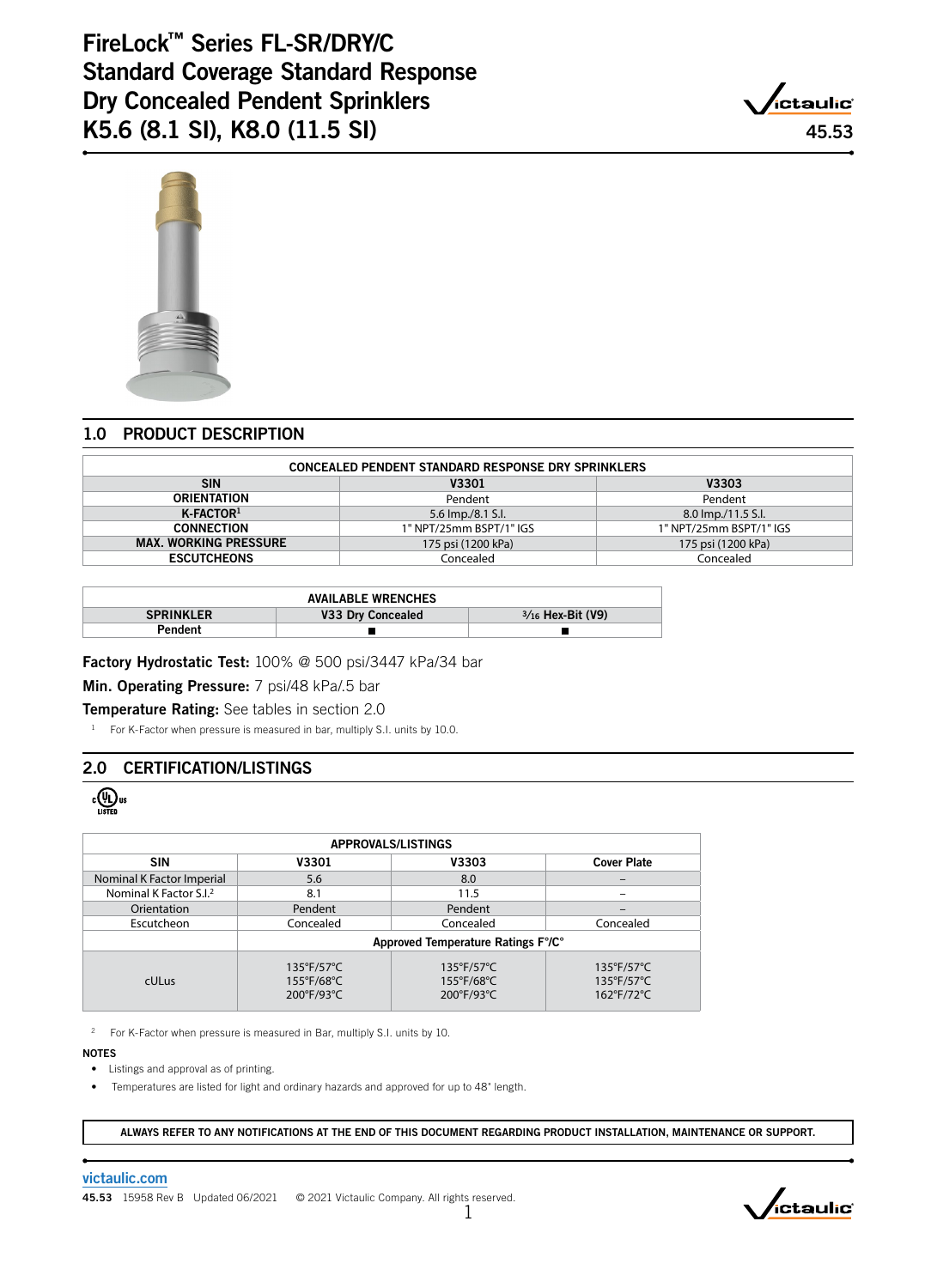# 3.0 SPECIFICATIONS – MATERIAL

| <b>Deflector:</b> Brass or Stainless Steel                                      |
|---------------------------------------------------------------------------------|
| <b>Bulb Nominal Diameter:</b> 5.0mm                                             |
| <b>Split Spacer:</b> Stainless Steel                                            |
| <b>Load Screw: Brass</b>                                                        |
| Pip Cap: Stainless Steel                                                        |
| Spring Seal Assembly: PTFE coated Beryllium nickel alloy<br>and stainless steel |
| <b>Frame: Brass</b>                                                             |
| <b>Inlet Fitting: Brass</b>                                                     |
| <b>Outer Tube:</b> Galvanized steel pipe                                        |
| <b>Inner Tube: Stainless Steel</b>                                              |
| <b>Orifice Insert:</b> Stainless Steel                                          |
| <b>Cup:</b> Cold Rolled Steel                                                   |
| <b>Cover Plate:</b> Cold Rolled Steel                                           |
| <b>Torsion Spring: SST wire</b>                                                 |
| <b>Installation Wrench: Ductile Iron</b>                                        |
| Sprinkler Frame Finishes: Plain brass                                           |
| <b>Cover Plate Finishes:</b>                                                    |
| • Chrome plated                                                                 |
| • White painted                                                                 |
| • Bright White painted                                                          |
| • Flat black painted                                                            |

• Custom painted

## NOTE

• For cabinets and other accessories refer to separate sheet.



**Material Specifications V3301, V3303**

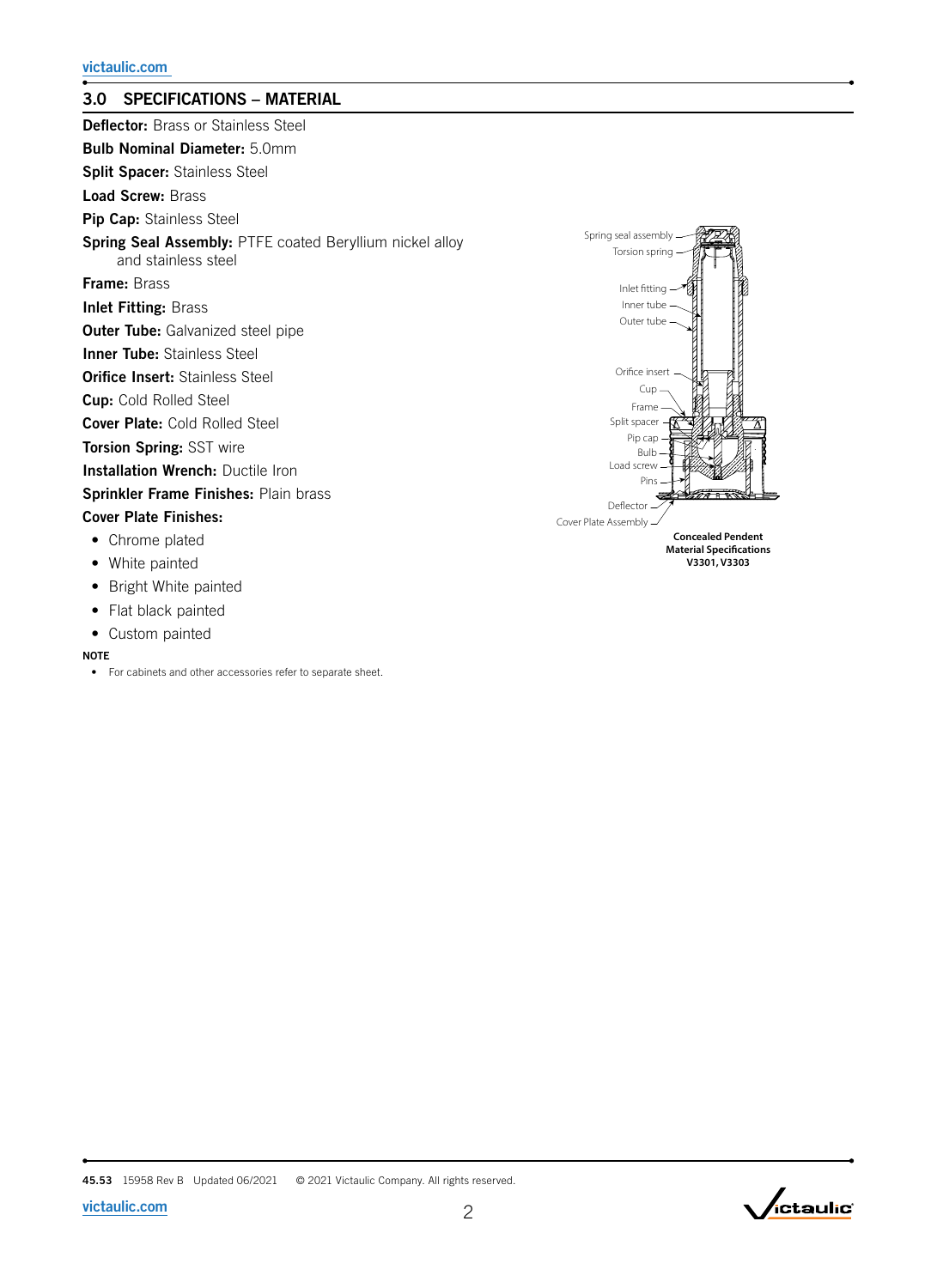# 4.0 DIMENSIONS





**Concealed Pendent, Grooved V3301, V3303**

For wet system installation or dry/preaction systems installed in areas above 40˚F/5˚C